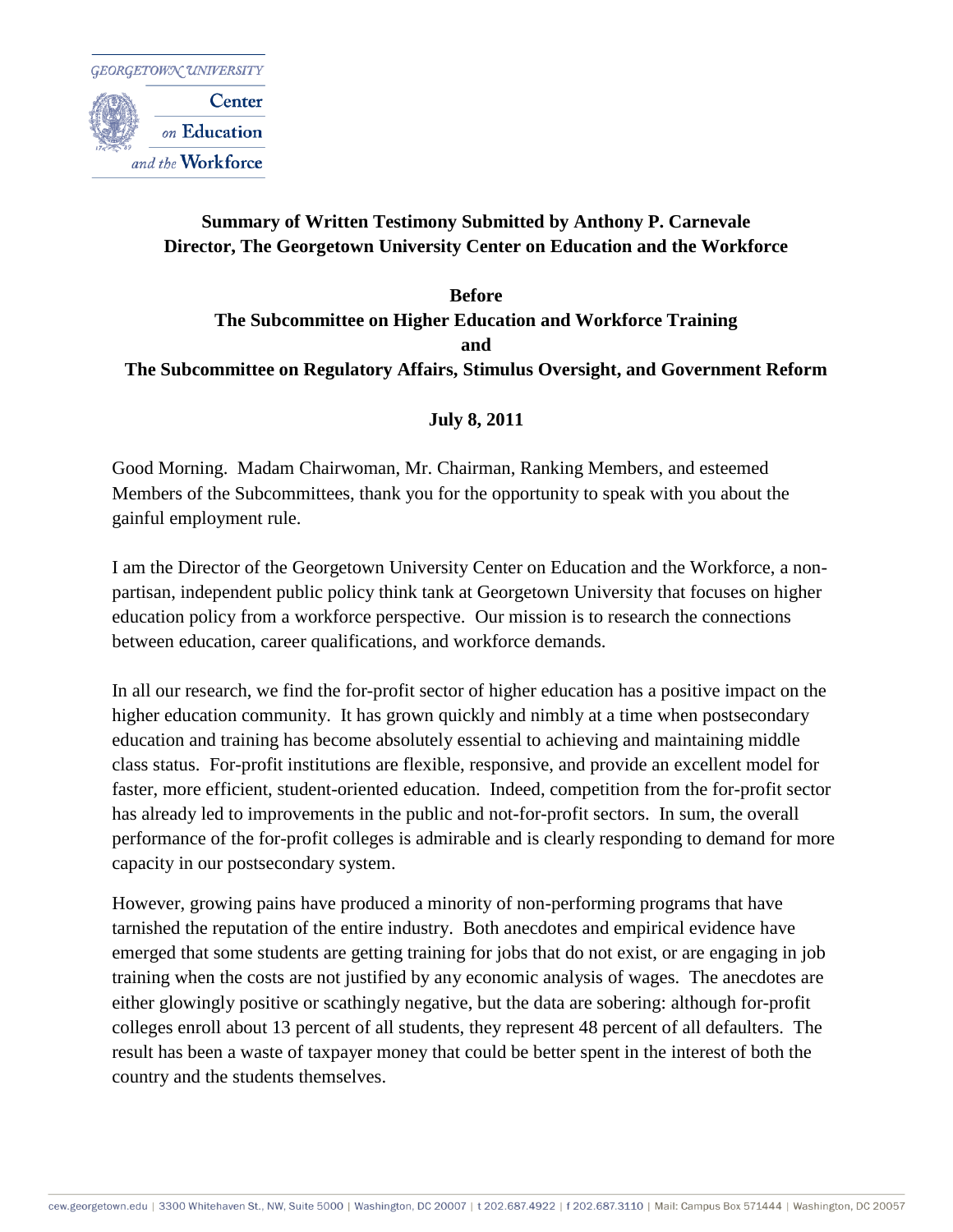Defaults on federal student aid directly cost the taxpayer a billion dollars annually. Indirectly, the real cost is much higher—in the form of lost earnings to individuals, and ultimately, lost productivity in the economy. We have determined the annual cost of default at all institutions, in terms of lost earnings to an individual from a lifetime of work, to be \$61 billion; \$24 billion of these losses in economic output are attributable to the for-profit sector.

Although the taxpayer suffers from these losses, the impact of default is felt most profoundly by the students who lose a viable opportunity to join or stay in the middle class, and who will be hounded by the federal government for repayment throughout their working lives. It makes their lives more difficult, ruins their credit and makes it tougher for them to buy a house or a car. Allowing a minority of non-performing programs to continue is not in anyone's interest—not the for-profit industry, not the students, and not the taxpayer.

As has often been pointed out, the worst effects of default reverberate throughout the lowincome and minority student communities. The data show that non-performing programs take the lion's share of responsibility for these defaults. The principal cause of default, in other words, has little to do with student characteristics such as their low-income and/or minority status. The primary cause of default is linked to the inability of programs to leverage sufficient earningsimprovements, not student characteristics.

The gainful employment rule is not a job-killer. Institutions are free to allocate their money from non-performing programs to new and higher-performing programs, as indeed, prior experience and economic theory predicts that they will. If anything, this regulation improves the labor market, protecting the value of credentials in the market by steering students to proven programs.

In reality, the primary effect of the gainful employment rule will not be shuttering programs. The Department of Education has capped program ineligibility at 5 percent, although they estimate that only 2 percent of programs will become ineligible. The Department's accommodation and modifications in the final rule points towards the fact that the gainful employment rule sets up a process for program improvement, not program elimination. Institutions have multiple chances to meet the measures the Department has set. For example, the Department is now instituting a three strikes and you're out policy, not one and done. These process improvements in the final rule will ensure that for-profits can continue to be on the cutting edge of innovation in higher education.

The rule reflects a preference for disclosure and preserving healthy market competition. The regulation will make markets work better by providing consumer information for both students and institutions while preserving competition. Greater market efficiency will be a boon to both taxpayers and students, not to mention to the for-profit sector itself.

Given limited funds and future stringent budgets, we are going to need to learn—together—how to build programs that work. The gainful employment rule is a much-needed step towards that goal.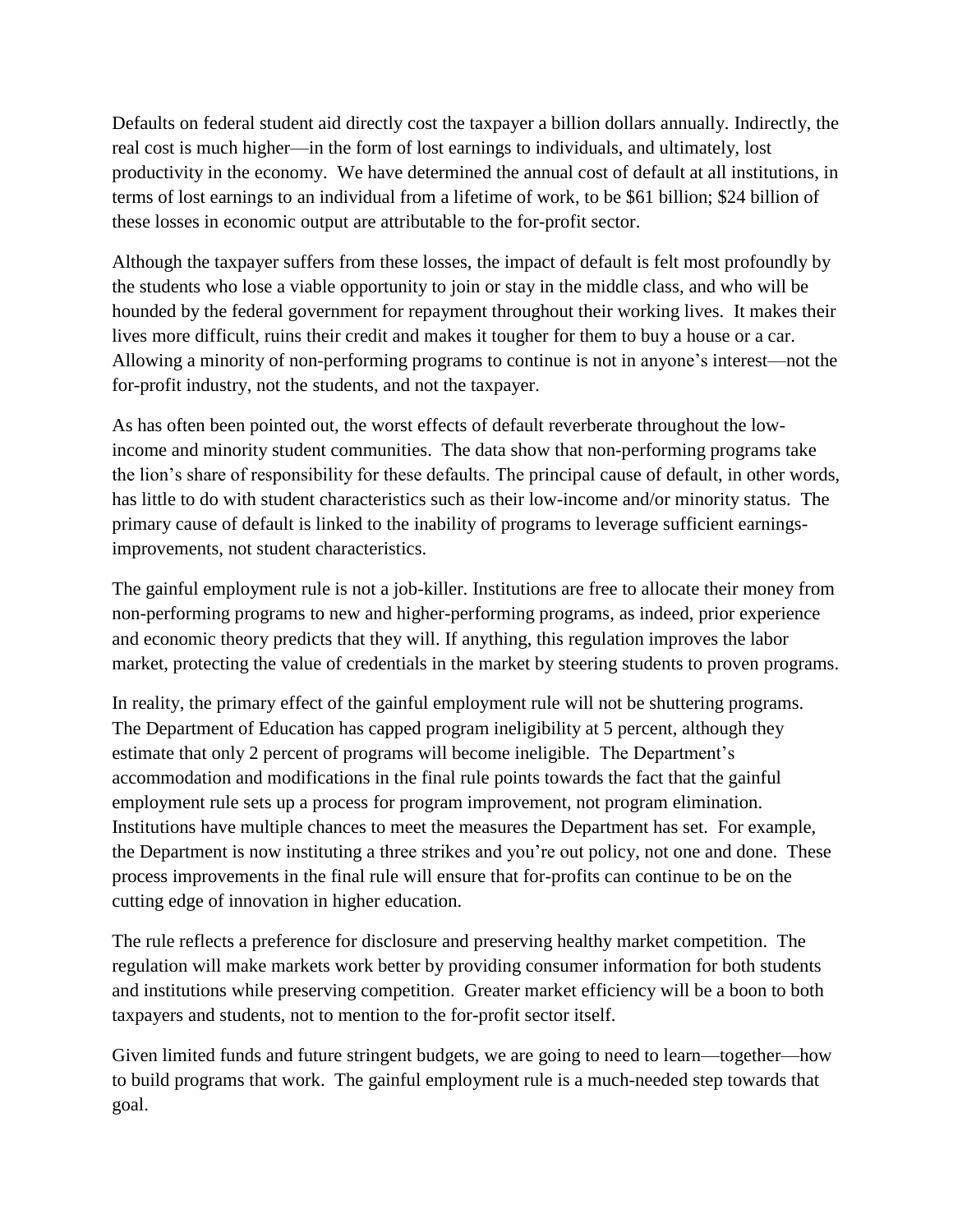

## **Written Testimony Submitted by Anthony P. Carnevale Director, The Georgetown University Center on Education and the Workforce**

# **Before The Subcommittee on Higher Education and Workforce Training and The Subcommittee on Regulatory Affairs, Stimulus Oversight, and Government Reform**

#### **July 8, 2011**

Good Morning. Madam Chairwoman, Mr. Chairman, Ranking Members, and esteemed Members of the Subcommittees, thank you for the opportunity to speak with you about the gainful employment rule.

I am the Director of the Georgetown University Center on Education and the Workforce, a nonpartisan, independent public policy think tank at Georgetown University that focuses on higher education policy from a workforce perspective. Our mission is to research the connections between education, career qualifications, and workforce demands. We aim to promote equity and efficiency in postsecondary education and more tightly link education and labor markets.

This is no longer our grandparents" economy, where persistence enabled those willing to work hard the chance for economic stability. Postsecondary education has effectively become the nation"s workforce training and development system, and is increasingly the arbiter of economic success and mobility in our society. Today, access to the middle class is contingent upon access to (and successful completion of) postsecondary education and training. The data are unequivocal about this point—and into the future, the trend will continue. By 2018, 63 percent of all jobs in the U.S. will require some form of postsecondary education or training, and the fastest-growing sectors of the economy are those that require postsecondary education.

Students and parents have recognized this new reality, and the result has been an incredible surge in the demand for all kinds of postsecondary education and training. There have been record enrollments across all institutions of higher education. Unfortunately, there has not been a concomitant growth in the availability of information that students need to help them make good choices about what kind of education and training they need, and for what kinds of jobs. The dizzying array of postsecondary education and training providers has made the task for consumers much more difficult. The higher education market has become increasingly complicated and difficult to navigate.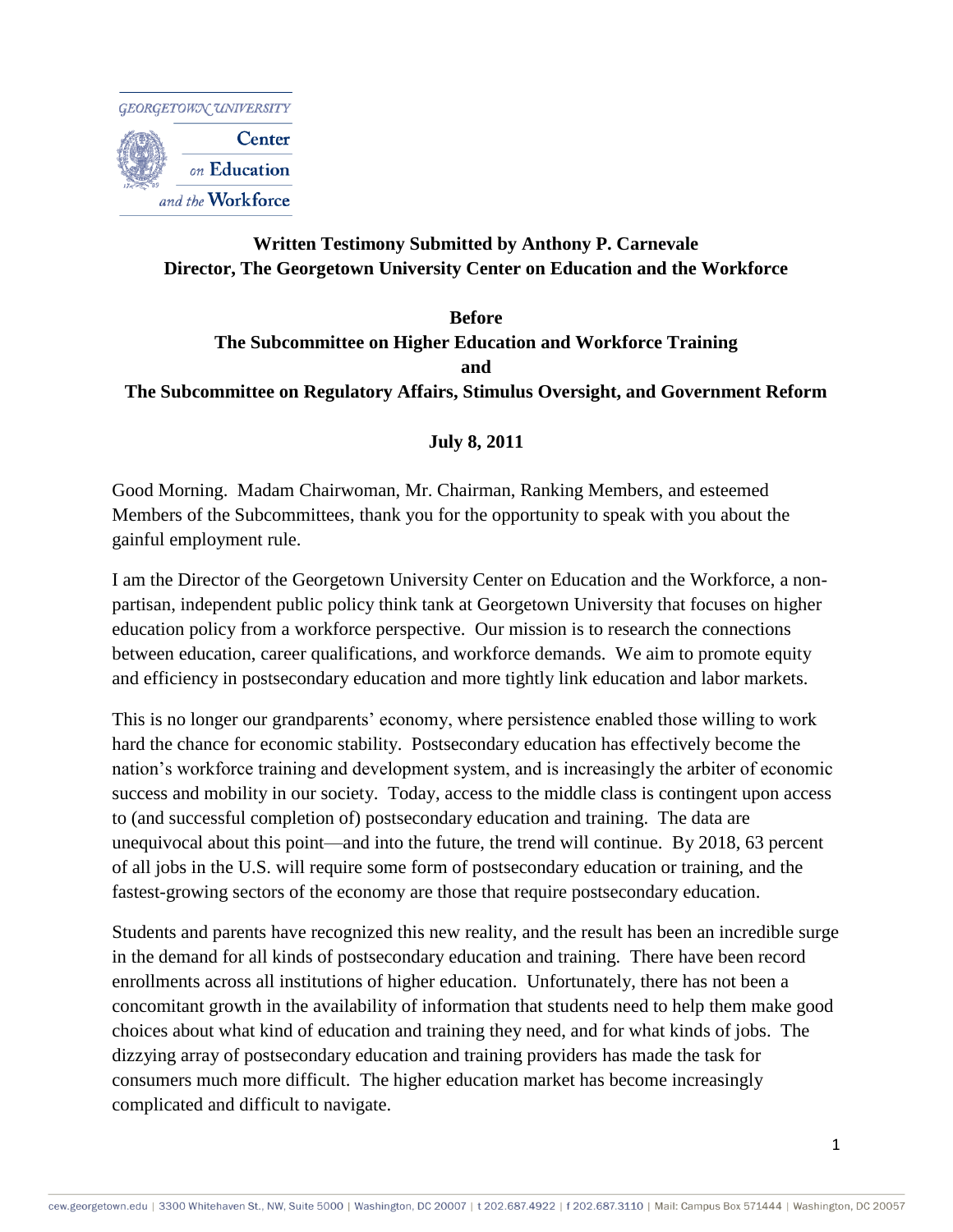Although most people know that the earnings potential of a Bachelor"s degree-holder is much greater than the earnings potential for a high school graduate—in fact, it is 84 percent over a lifetime—they may not be aware the role that actual program of study plays in determining earnings. For example, even among Bachelor"s-degree holders, the difference in earnings by major can be as much as 314 percent. Likewise, someone earning an Associate's degree or certificate in engineering will earn far more than someone who earns the same credential in criminal justice or cosmetology—and we believe that people deserve to know what exactly that difference is, even if it doesn"t change their eventual choice, because it will affect the way that they live the rest of their lives.

The public and non-profit sectors have been unable to accommodate the demand for postsecondary education, and the result has been the breakneck expansion of the for-profit sector. The for-profit sector has many strengths and is a necessary component of a functional higher education system. It has been wildly successful in enrolling non-traditional students, especially older students, minorities, and hard-to-serve students. Moreover, the for-profit sector has proven adept at creating and refining a model of postsecondary education that works for students, offering flexibility not found in other sectors. The sector also provides much-needed added capacity at a time of limited public funding.

These strengths should not, however, conceal the sector"s manifest weaknesses. A few bad programs have unjustly tarnished the reputation of the entire industry. Still, the for-profit sector consistently has much lower graduation rates than other sectors—even when serving the same types of students. For example, at four-year public institutions, 65 percent of students had obtained any credential after six years. At private, non-profit institutions, that number is 70 percent, while at for-profit colleges, only 34 percent of students had obtained *any* credential after six years (Figure 1).

Moreover, for-profit colleges have alarmingly higher default rates than public and not-for-profit institutions. Although the for-profit sector enrolls about 13 percent of all students, they represent 48 percent of all defaulters on federal student loans (Figure 2).

Simply put, in the current budgetary climate, we can't afford the system we have now. Defaults on federal student aid directly cost the taxpayer a billion dollars annually. Indirectly, the real cost is higher—in the form of lost earnings to individuals, and ultimately lost productivity to the economy. We estimate the annual cost of default at all institutions in terms of lost lifetime earnings to be \$61 billion. Of this, \$24 billion of these losses are attributable to the for-profit sector. $1$ 

 $\overline{a}$ 

<sup>&</sup>lt;sup>1</sup> We calculated this number by assuming that all defaulters (from all institutions) either did not graduate or did not translate their degree into a successful labor market outcome. Hence, the individual cost in terms of lost earnings of the default is the difference between their lifetime earnings at the level they did not obtain and the lifetime earnings of the level of educational attainment below that (using the lifetime earnings figures in the forthcoming Center report, *The College Payoff*). The default numbers come from an analysis by Mark Kantrowitz of FinAid.org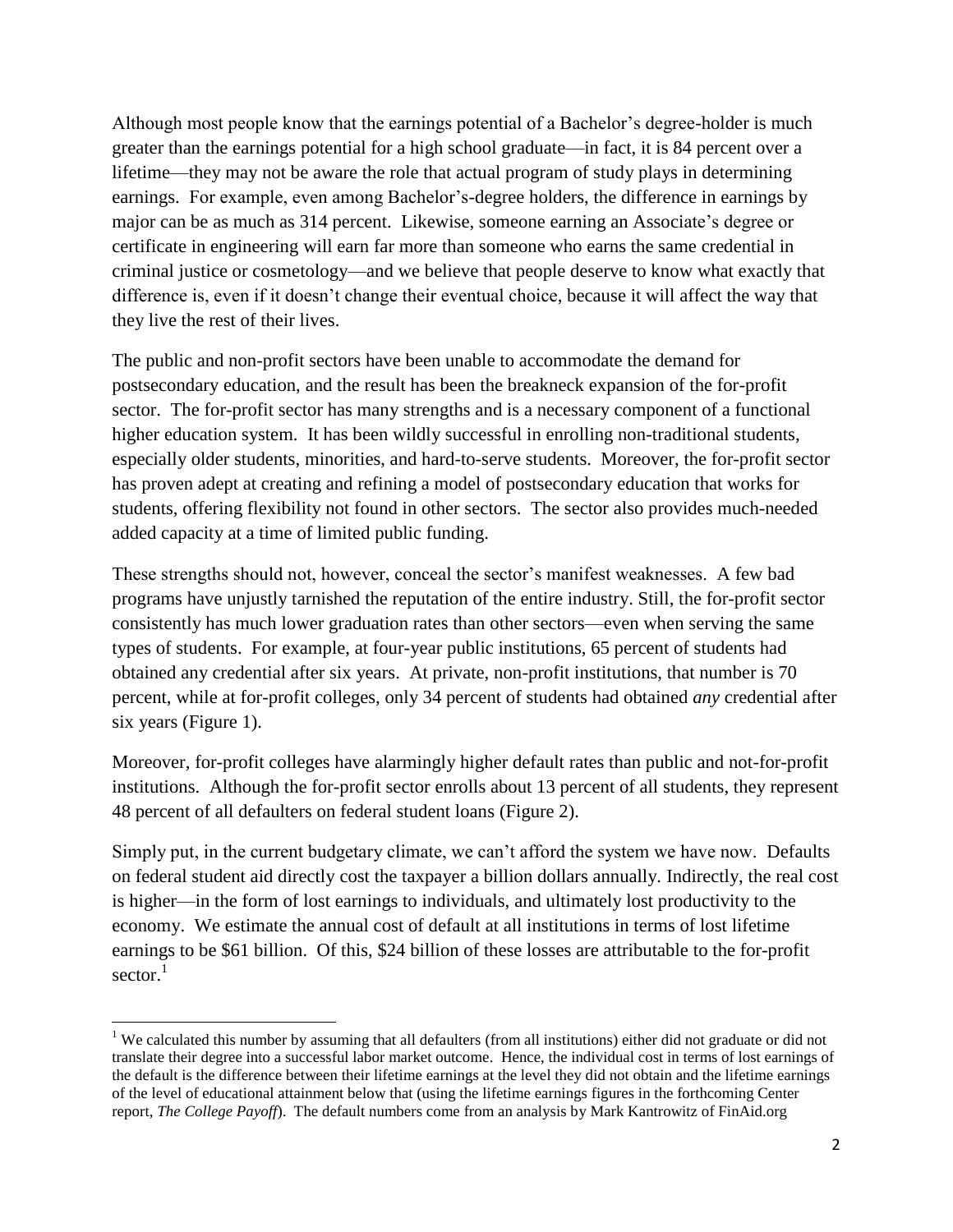In addition to the costs of an unrealized future, many students are faced with a grim present reality: paying back unmanageable debt without having a decent job. Although the taxpayer suffers from these losses, the impact of default is felt most profoundly by the students who lose a viable opportunity to join or stay in the middle class and who will be hounded by the federal government for repayment throughout their working lives. It makes their lives more difficult, ruining their credit and making it tougher for them to buy a house or a car. Allowing a minority of non-performing programs to continue is not in anyone"s interest—not the for-profit industry, not the students, and not the taxpayer.

As has often been pointed out, the worst effects of default reverberate throughout the lowincome and minority student communities. The data shows that non-performing programs take the lion"s share of responsibility for these defaults. The principal cause of default, in other words, has little to do with student characteristics such as their low-income and/or minority status. The primary cause of default is linked to the inability of programs to leverage sufficient earningsimprovements, not student characteristics.

Enforcing greater efficiency in our postsecondary system will benefit the entire postsecondary system. The gainful employment rule strikes a balance in correcting these inefficiencies as much as possible while still maintaining student choice and the autonomy traditionally granted to institutions in our higher education system.

The gainful employment rule is not a job-killer. Institutions are free to allocate their money from non-performing programs to new and higher-performing programs, as indeed, prior experience and economic theory predicts that they will. If anything, this regulation improves the labor market, protecting the value of credentials in the market by steering students to proven programs.

Instead of being primarily punitive, the effect of the regulation will be to improve programs. The Department has come a long way from its initial proposed rule.

In reality, the primary effect of the gainful employment rule will not be shuttering programs. The Department of Education has capped program ineligibility at 5 percent, although they estimate that only 2 percent of programs will become ineligible.

By giving institutions many options on how to meet gainful employment standards and by instituting a three-strikes-in-four-years-and-you"re-out policy instead of a one-and-done rule, the Department's data demonstrates that its rule is not about shutting down programs, but about improving them. The new rule has also given programs more time to come into compliance; instead of ineligibility beginning in 2012, as originally proposed, programs will not become ineligible until 2015. What's more, the Department also re-defined debt 'repayment' in a more lenient—and appropriate—way. In addition to other changes, the Department also attempts only

 $\overline{\phantom{a}}$ 

<sup>&</sup>quot;Default Rates by Institution Level vs. Degree Program." This report uses the National Postsecondary Student Aid Study (NPSAS) as its data-set.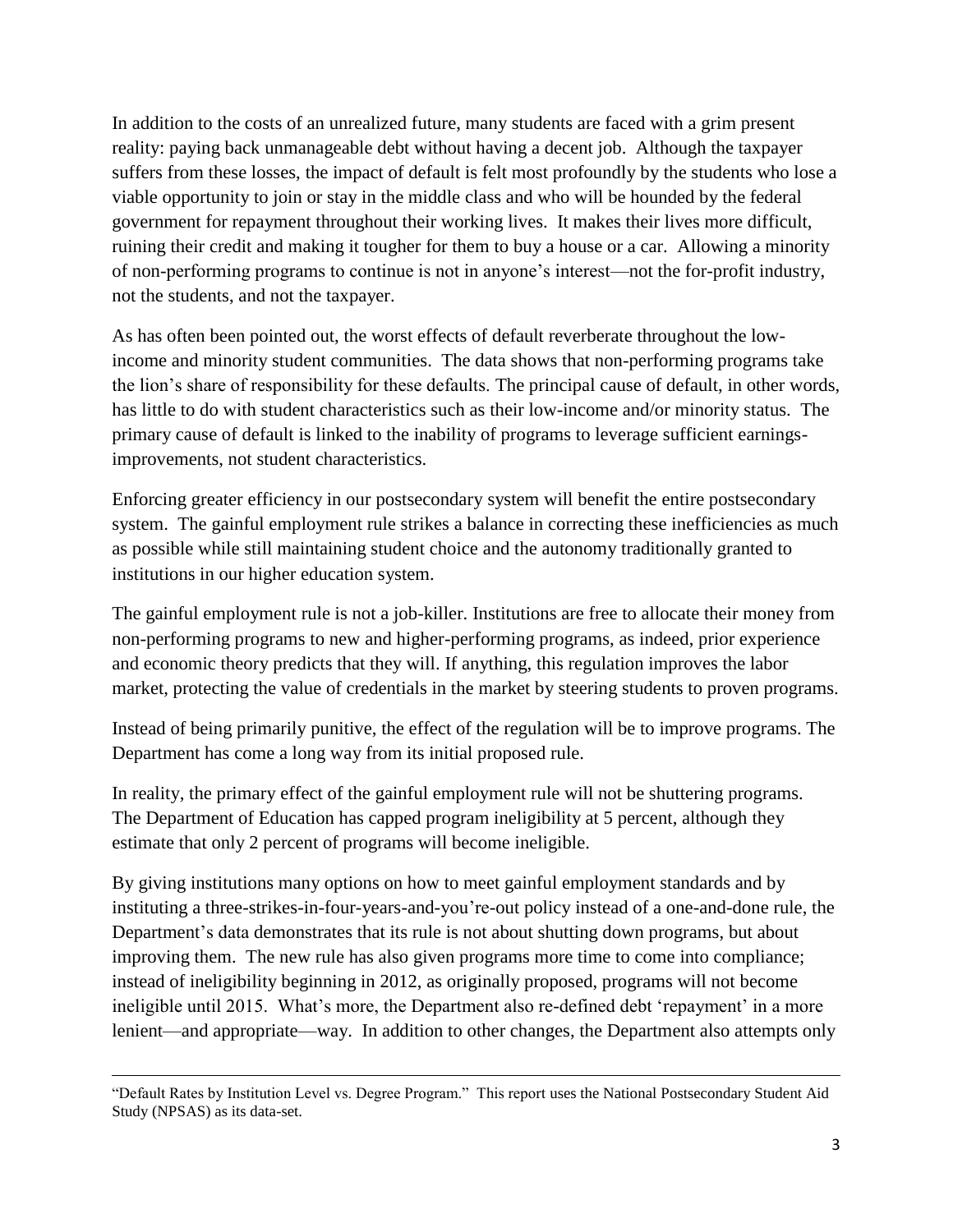to account for what an institution can control by only considering debt from tuition and fees, and not all student debt, which may be related to living and other expenses not in the control of the institution.

Further, the rule reflects a preference for disclosure and preserving healthy market competition rather than punishment. The regulation will make markets work better by providing consumer information for both students and institutions while preserving competition. Greater market efficiency will be a boon to both taxpayers and students, not to mention to the for-profit sector itself.

The Department has moved one step closer to a more comprehensive information system by mandating full disclosure about program costs, loan repayment rates, completion and placement rates, debt measures, and other key information for all institutions, not only those that are in danger of becoming ineligible. Having this information available allows students to participate as more informed consumers in the higher education marketplace. It will allow the system to prevent problems before they occur. The disclosure aspect of the rule helps preserve a healthy competition between the increasing numbers of institutions and programs entering the market.

Good information systems that link education and careers will not eliminate, but would minimize, the future need for aggressive federal oversight or expensive, additional state-level regulation. Such a system, which is also currently under various stages of development at the state level, will save the taxpayer money, not just in terms of reduced regulatory burden, but also in terms of lower student loan default rates. Better information prevents failure and in this case, an additional ounce of prevention is surely less onerous than another pound of the regulatory cure.

Thank you very much for your time this morning. I am happy to answer any questions the Members may have.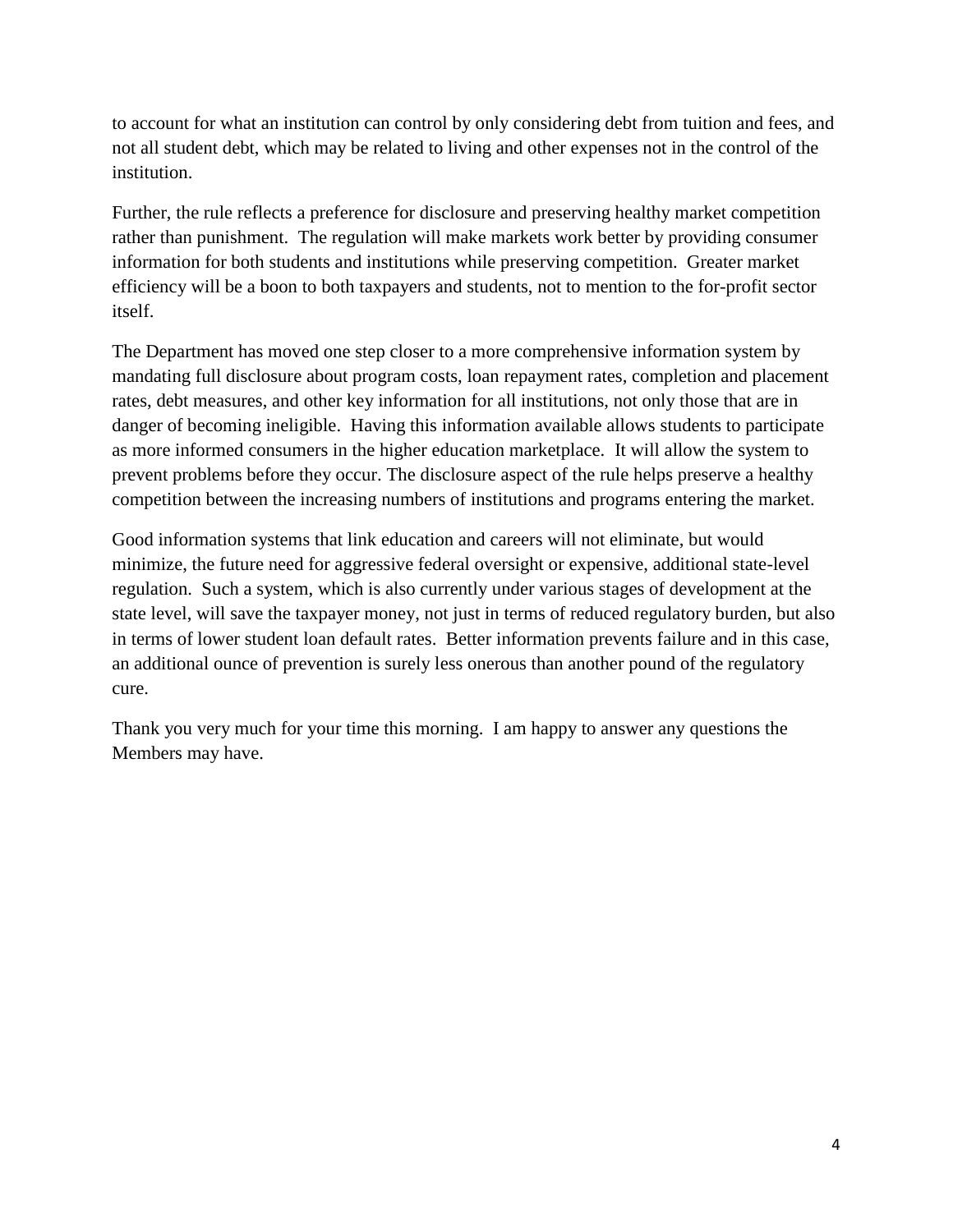